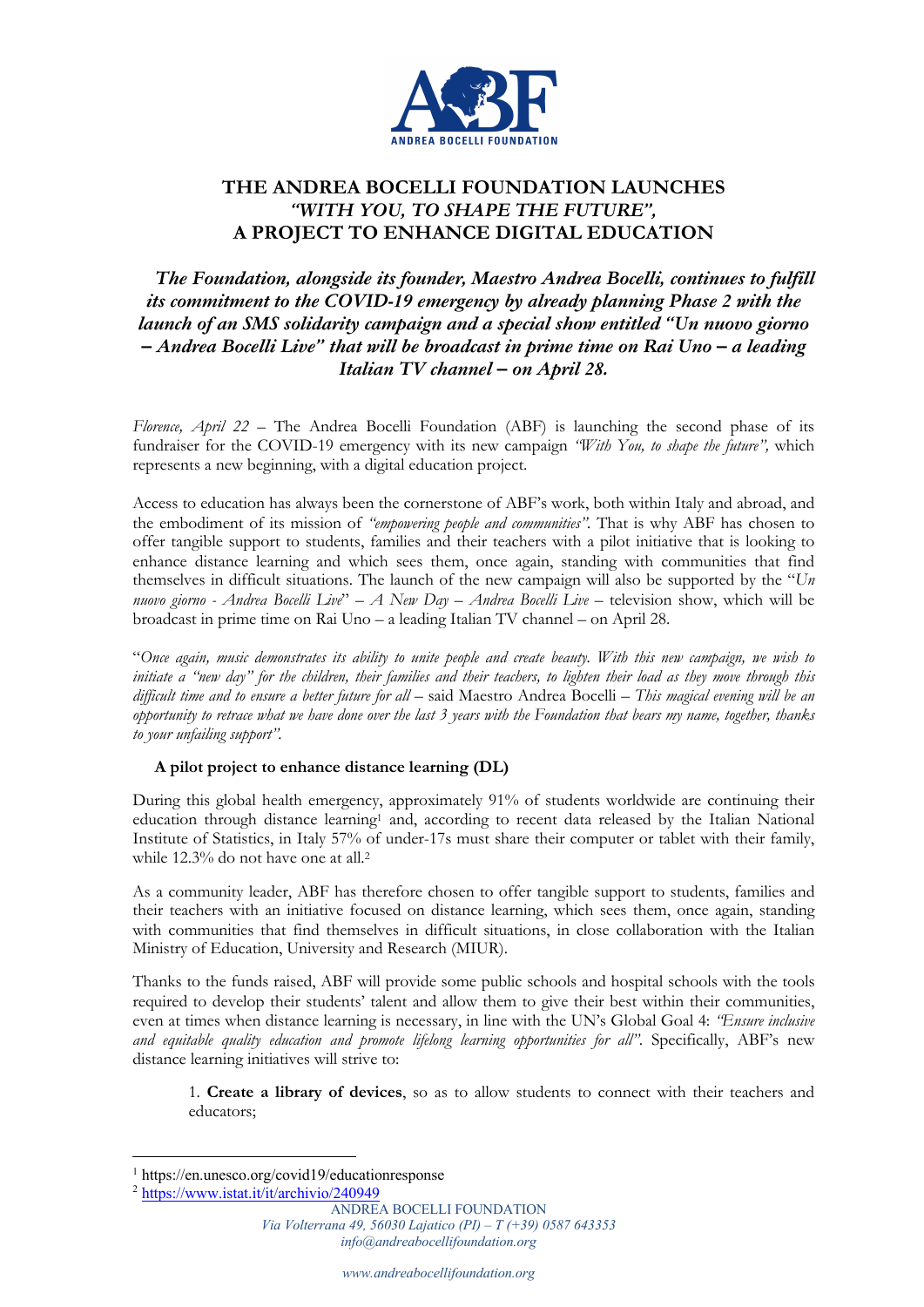

2. **Develop a platform for the ABF Lab**, which will allow access to a series of online educational content, including interactive content;

3. **Train the professional role of the digital atelierista**, a 4.0 librarian able to support teachers, parents and students on the correct usage of the tools and on how to use the same tools to maintain and develop relationships.

Whether they be brick walls or social and digital barriers, since 2011 ABF has been committed to investing in the future of the new generations, both within Italy and abroad, by providing them with the tools required to achieve their potential. Now, even during this period of emergency when children are finding themselves forced to attend school from their homes, ABF wishes to continue to support children and young people, with a pilot project, in close collaboration with the Italian Ministry of Education, University and Research, to enhance distance learning and provide students with the resources and tools required for educational innovation.

"*We had previously approached the topic of digital education prior to the COVID-19 emergency by studying the hospital school experience alongside the Italian Ministry of Education, University and Research and the National Pediatric Hospitals Association. Albeit within the context of an emergency, the arrival of the Coronavirus has given everyone the opportunity to experiment with digital education, and its potential and its limitations. We have discovered that it is not merely a tool for the few. It does not have to be a sad transposition of traditional teaching, yet represents a source of new possibilities and new languages for the growth and development of the citizen of tomorrow and it is in this sense that we have attempted to develop* "With You, to shape the future", said Laura Biancalani, Andrea Bocelli Foundation President.

# **"Un nuovo giorno - Andrea Bocelli Live" – A New Day - Andrea Bocelli Live**

To support the launch of the second phase of the fundraising campaign, a special show entitled "Un nuovo giorno - Andrea Bocelli Live" will be broadcast on Rai Uno – a leading Italian TV channel – on April 28. The show will feature the best songs from the three concerts headlined by the Maestro that were put on in the most stunning musical venues in Italy: the Colosseum, the Arena of Verona and the Teatro del Silenzio in Lajatico, Andrea Bocelli's hometown. The musical performances will alternate with stories from the last three years of the Andrea Bocelli Foundation's work, ranging from its recent initiative to support hospitals, to its interventions and projects in the areas hit by the 2016 earthquake. Indeed, each of these events launched past fundraisers, which allowed the three new buildings of the Music Schools in Sarnano, Muccia and Camerino, respectively, to be built in the Marche area of Central Italy hit by the 2016 earthquake.

#### **How you can donate**

"*With You, to shape the future*" will be open from April 26: You can donate from abroad via bank transfer using the following details: IBAN IT53K0523271030000010016699<br>Reason: With You, to shape the future or

Reason: With You, to shape the future or by sending an email to development@andreabocellifoundation.org.

#### **ABF and the COVID-19 emergency**

When the Coronavirus emergency began in Italy, the Andrea Bocelli Foundation was hard at work building the new Music Academy in Camerino, the Marche town hit by the 2016 earthquake, which is near and dear to the Foundation, where it was carrying out educational projects based on art and music in schools, with the aim of inaugurating it in 150 days.

Following on from the enforced closure of the work site, ABF decided to stay and help the communities suffering from being a "double red zone" by launching the first fundraiser on GoFundme.com, which raised 100,000 euros in just a few days, allowing us to donate 4 pulmonary ventilators to the intensive care unit of the COVID hospital in Camerino, which had initiated a reconstruction project to support the local communities in January. After achieving its first target, ABF decided to continue with its fundraiser, to create a new 30-bed COVID ward at the hospital of Macerata in just 10 days, in partnership with local institutions. Since then, other hospitals that are